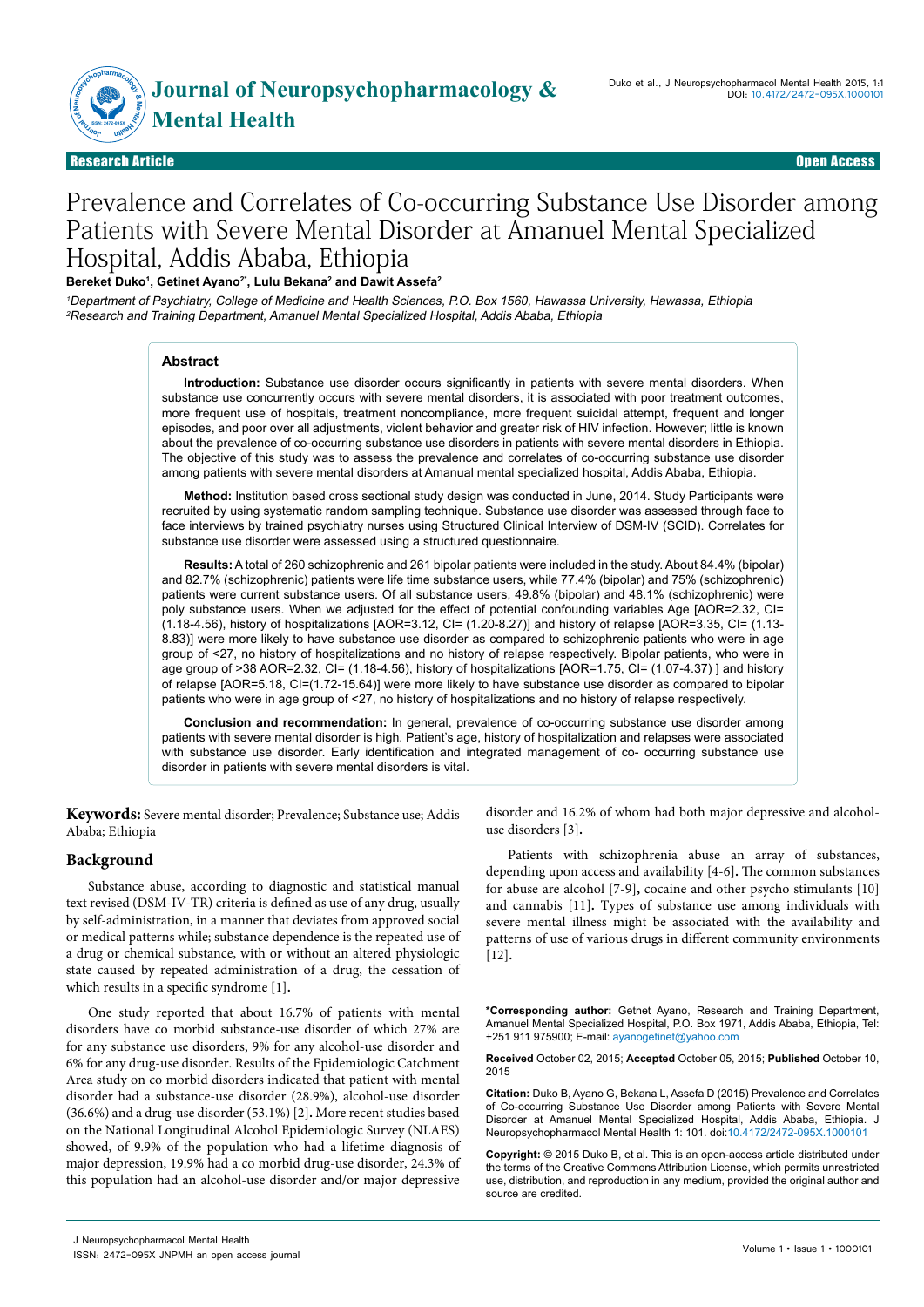Some people who abuse drugs show symptoms similar to those of schizophrenia. Therefore, people with schizophrenia may be mistaken for people who are affected by drugs. Most researchers do not believe that substance abuse causes schizophrenia. However, people who have schizophrenia are much more likely to have a substance or alcohol abuse problem than the general population [13]**.**

Substance abuse can make treatment for schizophrenia less effective. Some drugs, like marijuana, amphetamines or cocaine, may make symptoms worse. In fact, research has found increasing evidence of a link between marijuana and schizophrenia symptoms [14,15]**.** In addition to this, people who abuse drugs are less likely to follow their treatment plan; and addiction to nicotine is the most common form of substance abuse in people with schizophrenia [16]**.** According to DSM-ΙѴ-TR, 55% to 90% of patients with mental disorders and 22% of the general population smoke cigarette [17]**.** 

Patients with bipolar I disorder have high risks of co-morbid substance use disorders, with lifetime prevalence as high as 50%–60% [18]**.** Substance use disorder co-morbidity is eventually associated with worse bipolar I disorder outcome and higher suicidal risk [19,20]**.**

 Substance use disorder is the most frequently occurring in this population. Of all, alcohol is the most common substance of abuse, other than nicotine (nicotine is much more prevalent than any other substance of abuse in this population) [21]**.** Study found that 33.7% of people with a diagnosis of schizophrenia also met the criteria for an alcohol use problem at some time during their lives and 47% met the criteria for any substance use disorder (excluding nicotine dependence). Rates of substance use disorder tend to be higher among males, and among people of both genders and all ages in institutional settings, such as hospitals, emergency rooms, jails, and homeless shelters. This holds true for people with and without schizophrenia [22]**.**

The high prevalence of substance use disorders (SUDs) in persons with bipolar disorder (BD) is well documented. Up to 60% of bipolar patients develop an SUD at some point in their lives. Alcohol use disorders are particularly common among BD patients, with a lifetime prevalence of roughly 50% [23]**.**

Recent epidemiologic data indicate that 38% of persons with bipolar I disorder and 19% of those with bipolar II disorder meet criteria for alcohol dependence. Co-morbid SUDs in patients with BD are associated with: poor treatment compliance longer and more frequent mood episodes more mixed episodes more hospitalizations more frequent suicide attempts [23,24]**.** *Therefore, assessing prevalence and factors associated with substance use disorder among patients with severe mental disorders is important for early clinical identification, interventions and comprehensive management plan.*

# **Methods**

## **Study setting and design**

Institution based cross-sectional study was conducted in June, 2014 at Amanual Mental Specialized Hospital, Addis Ababa, Ethiopia. 524 patients were recruited for the study. Study participants were included using systematic random sampling technique. One patient refused to participate in the study.

## **Data collection**

Data were collected by trained psychiatry nurses using pretested Structured Clinical Interview for DSM-IV (SCID). The structured clinical interview for DSM- ΙѴ-TR axis Ι disorders (SCID) was used Page 2 of 6

to assess co. occurring substance use disorders in patients with severe mental disorders.

## **Data processing and analyses**

Data were analyzed using SPSS version 20. Bivariate analysis was done to see the association of each independent variable with the outcome variable. Potential confounders (important) variables were entered into binary logistic regression model to identify the effect of each independent variable with the outcome variables. A p-value of less than 0.05 was considered statistically significant, and adjusted odds ratio with 95% CI was calculated to determine association.

#### **Ethical consideration**

Ethical clearance was obtained from the Institutional Review Board of Amanuel Mental Specialized Hospital. Written informed consent was obtained (after capacity to consent test) from each study participant (care giver) after they were introduced to the purpose of the study and informed about their rights to interrupt the interview at any time. Confidentiality was maintained at all levels of the study.

## **Results**

#### **Socio demographic characteristics**

A total of 260 schizophrenic and 261 bipolar patients were included in the study. The mean age of the respondents were 33.74 (± SD=9.36) and 34 (± SD=9.40) years for bipolar and schizophrenic patients respectively. Among the respondents (bipolar and schizophrenic patients respectively), 187 (71.6 %) and e120 (69.6%) were males, 491(59.10%) and 165 (63.5%) were orthodox religion followers, 151(58.1) and157 (60.2%) were single (unmarried). Concerning educational status, 262 (31.6%) and 100 (38.5%) were completed secondary educational level for bipolar and schizophrenic participants respectively.

# **Prevalence of substance use in patients with severe mental disorders**

 Majority of the respondents, 220 (84.4%) (Bipolar patients) and 215 (82.7%) (Schizophrenic patients) had used substance, of which 648 (78.10%) and 648 (78.10%) were current users and, 220 (84.4%) and 215 (82.7%) were life time users of any substance respectively for bipolar and schizophrenic patients. The most commonly used substance 161 (61.8%) and 155 (59.6%) khat, and 160 (61.3%) and 154 (59.2%) alcohol for bipolar and schizophrenic patients respectively (Table 1 and 2).

# **Prevalence of poly substance use in patients with severe mental disorders**

About half of the study participants (bipolar and schizophrenic patients), 130 (49.8%) and 125 (48.1%) were ploy substance users, of which 110 (42.1%) and 104 (40 %) were used Alcohol and khat in their life time and, 90 (34.5%) and 84 (32.3%) were life time users of Alcohol and nicotine respectively (Table 3).

# **Percentage distribution socio demographic characteristics of respondents by their substance use**

The magnitude of substance use found to be higher among males than females, younger patients than geriatric populations, separate and divorce than married and among patients with lower educational status than higher educational status for both patients with schizophrenia and bipolar disorder.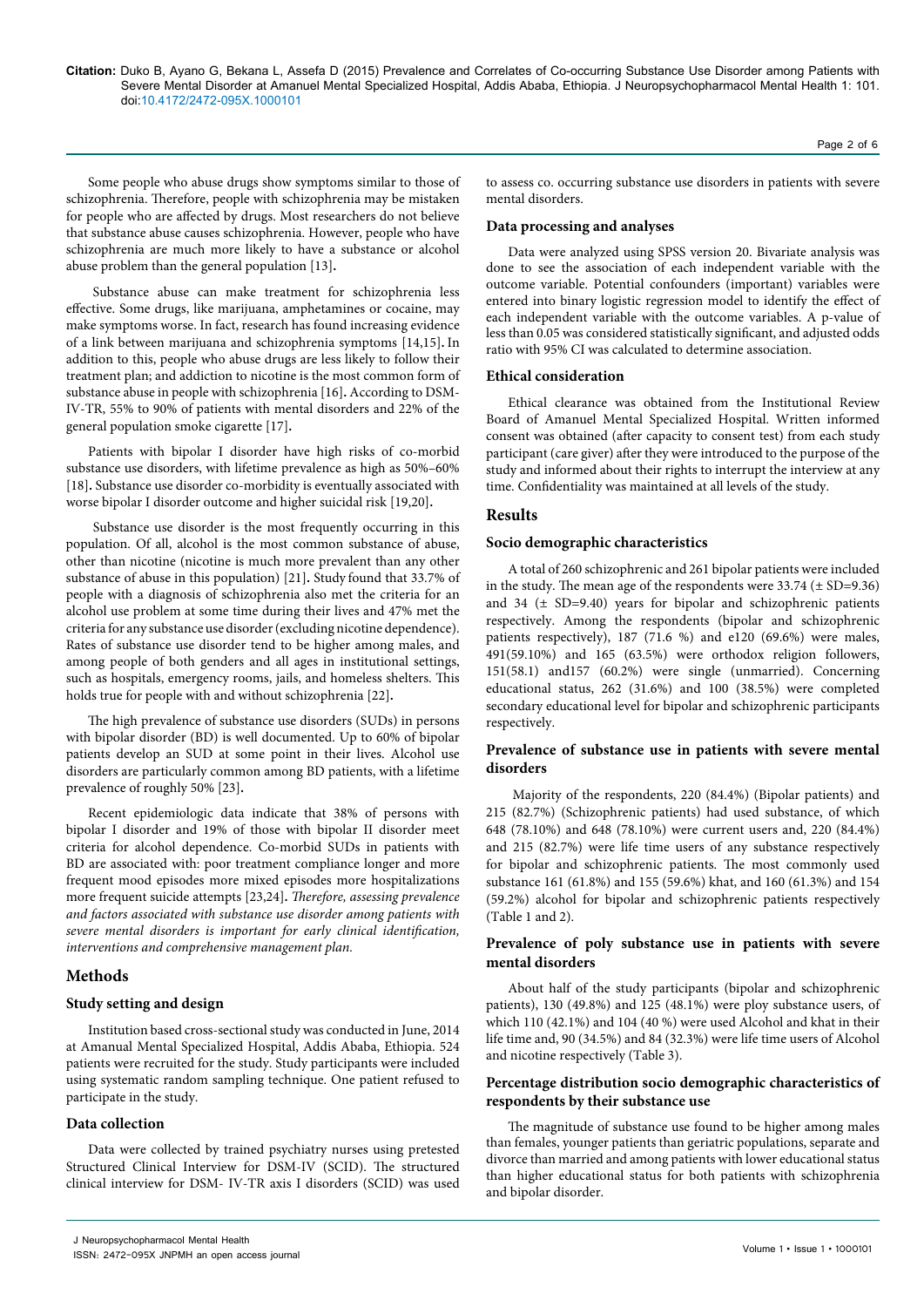Page 3 of 6

| Substance used    | <b>Severe Mental Disorders</b> |                               |                         |                               |  |
|-------------------|--------------------------------|-------------------------------|-------------------------|-------------------------------|--|
|                   | Schizophrenia                  |                               | <b>Bipolar disorder</b> |                               |  |
|                   | <b>Current use</b>             | Life time use (ever had used) | <b>Current use</b>      | Life time use (ever had used) |  |
| Alcohol           | 124 (47.7%)                    | 154 (59.2%)                   | 125 (47.5%)             | 160 (61.3%)                   |  |
| Khat/chat         | 134 (51.5%)                    | 155 (59.6%)                   | 141 (54%)               | 161 (61.8)                    |  |
| Nicotine          | 65 (25%)                       | 85 (32.7%)                    | 64 (24.5%)              | 82 (31.4%)                    |  |
| Cannabis          | $5(1.9\%)$                     | $5(1.9\%)$                    | $4(1.5\%)$              | $4(1.5\%)$                    |  |
| Any substance use | 195 (75%)                      | 215 (82.7%)                   | 202 (77.4%)             | 220 (84.4%)                   |  |

**Table 1:** Percentage distribution of respondents by their substance use (schizophrenia, n=260 and bipolar disorder, n=261) Amanual hospital, Addis Ababa, Ethiopia, June 2014.

| Substance use disorders    | <b>Severe Mental Disorders</b> |                                           |                         |                                           |  |
|----------------------------|--------------------------------|-------------------------------------------|-------------------------|-------------------------------------------|--|
|                            | Schizophrenia                  |                                           | <b>Bipolar disorder</b> |                                           |  |
|                            | Current use disorder           | Life time use (ever had used)<br>disorder | Current use disorder    | Life time use (ever had used)<br>disorder |  |
| Alcohol use disorder       | 71 (27.3%)                     | 94 (36.2%)                                | 74 (28.4%)              | 102 (39.1%)                               |  |
| Khat/chat use disorder     | 123 (47.3%)                    | 125 (48.1%)                               | 130 (49.8%)             | 132 (50.6%)                               |  |
| Nicotine use disorder      | 34 (13.1%)                     | 34 (13.1%)                                | 33 (12.6%)              | 34 (13%)                                  |  |
| Cannabis use disorder      | $4(1.5\%)$                     | 4 (1.5%)                                  | $4(1.5\%)$              | $4(1.5\%)$                                |  |
| Any substance use disorder | 160 (61.5%)                    | 165 (63.5%)                               | 167 (64%)               | 172 (65.9%)                               |  |

**Table 2:** Percentage distribution of respondents by their substance use disorders (schizophrenia, n=260 and bipolar disorder, n=261) Amanual hospital, Addis Ababa, Ethiopia, June 2014.

|                                        | <b>Severe Mental Disorders</b> |                               |                         |                               |  |
|----------------------------------------|--------------------------------|-------------------------------|-------------------------|-------------------------------|--|
| Substance used                         |                                | Schizophrenia                 | <b>Bipolar disorder</b> |                               |  |
|                                        | <b>Current use</b>             | Life time use (ever had used) | <b>Current use</b>      | Life time use (ever had used) |  |
| Alcohol and khat                       | 72 (29.2%)                     | 104 (40%)                     | 74 (28.4%)              | 110 (42.1%)                   |  |
| Alcohol and nicotine                   | 43 (16.2%)                     | 84 (32.3%)                    | 44 (16.9%)              | 90 (34.5%)                    |  |
| Alcohol and cannabis                   | $5(1.9\%)$                     | $5(1.9\%)$                    | $4(1.5\%)$              | $4(1.5\%)$                    |  |
| Khat/chat and nicotine                 | 25 (9.6%)                      | 65 (25%)                      | 34 (13%)                | 62 (23.8%)                    |  |
| Khat/chat and cannabis                 | $5(1.9\%)$                     | $5(1.9\%)$                    | $4(1.5\%)$              | 4(1.5%)                       |  |
| Nicotine and cannabis                  | $5(1.9\%)$                     | $5(1.9\%)$                    | $4(1.5\%)$              | $4(1.5\%)$                    |  |
| Alcohol, khat and nicotine             | 36 (14.2%)                     | 64 (24.6%)                    | 34 (13%)                | 62 (23.8%)                    |  |
| Alcohol, khat, nicotine and<br>canabis | $5(1.9\%)$                     | $5(1.9\%)$                    | $4(1.5\%)$              | $4(1.5\%)$                    |  |
| Poly substance use                     | 95 (36.5%)                     | 125 (48.1%)                   | 94 (36%)                | 130 (49.8%)                   |  |

**Table 3:** Percentage distribution of respondents by their poly substance use (schizophrenia, n=260 and bipolar disorder, n=261) Amanual hospital, Addis Ababa, Ethiopia, June 2014.

# **Percentage distribution respondents with substance use disorder by their rate of hospitalization, suicide and treatment**

Majority of those who had hospitalization had co-occurring substance use disorders as compared to those who have no hospitalizations for schizophrenia (81.5% and 37.9%) and bipolar disorders (82.56% and 38.2%). From those who have history of relapse almost 90% of them have co-occurring substance use disorders and less than 25% of those who have co-occurring substance use disorders get treatment for substance use disorders (Table 4).

# **Percentage distribution of respondents by their reason of substance use**

For those patients who had co-occurring substance use disorder (more than 50%), the main reasons of substance use were to alleviate symptoms, because of peer pressure, relaxation and to increase concentrations and less than half of those who had co-occurring substance use disorders were use the substance for pain relief, because of availability and because of its low-cost (Table 5 and 6).

# **Discussion**

This study assessed the magnitude and correlates of co-occurring substance use disorders in patients with severe mental disorders, particularly schizophrenia and bipolar disorders, at Amanual mental specialized hospital. The results of this study revealed that more than 60% of the respondents 65.9% (bipolar patients) and 64% (schizophrenic patients) have substance use disorder. This finding is in line with other studies [19-20,23,25] but higher than [22] and lower than [17,18]**.** The possible reasons for this difference might be due to the difference in data collection instrument, socio-demographics and culture. Unlike other studies [7-9,16-20] among substance use disorder, the most common disorder is khat use disorder where about 132 (50.6%) (Bipolar patients) and 125 (48.1%) (Schizophrenic patients) have used khat in their life time. The possible reasons for this difference might be due to differences in socio-demographics and culture.

Based on the current finding, 39.1% (bipolar) and 36.2% (schizophrenic) had alcohol use disorder in their life time. The current finding (for schizophrenic patients) is in line with other study [22] but lower for (bipolar patients) [23]**.** Regarding to nicotine use disorder,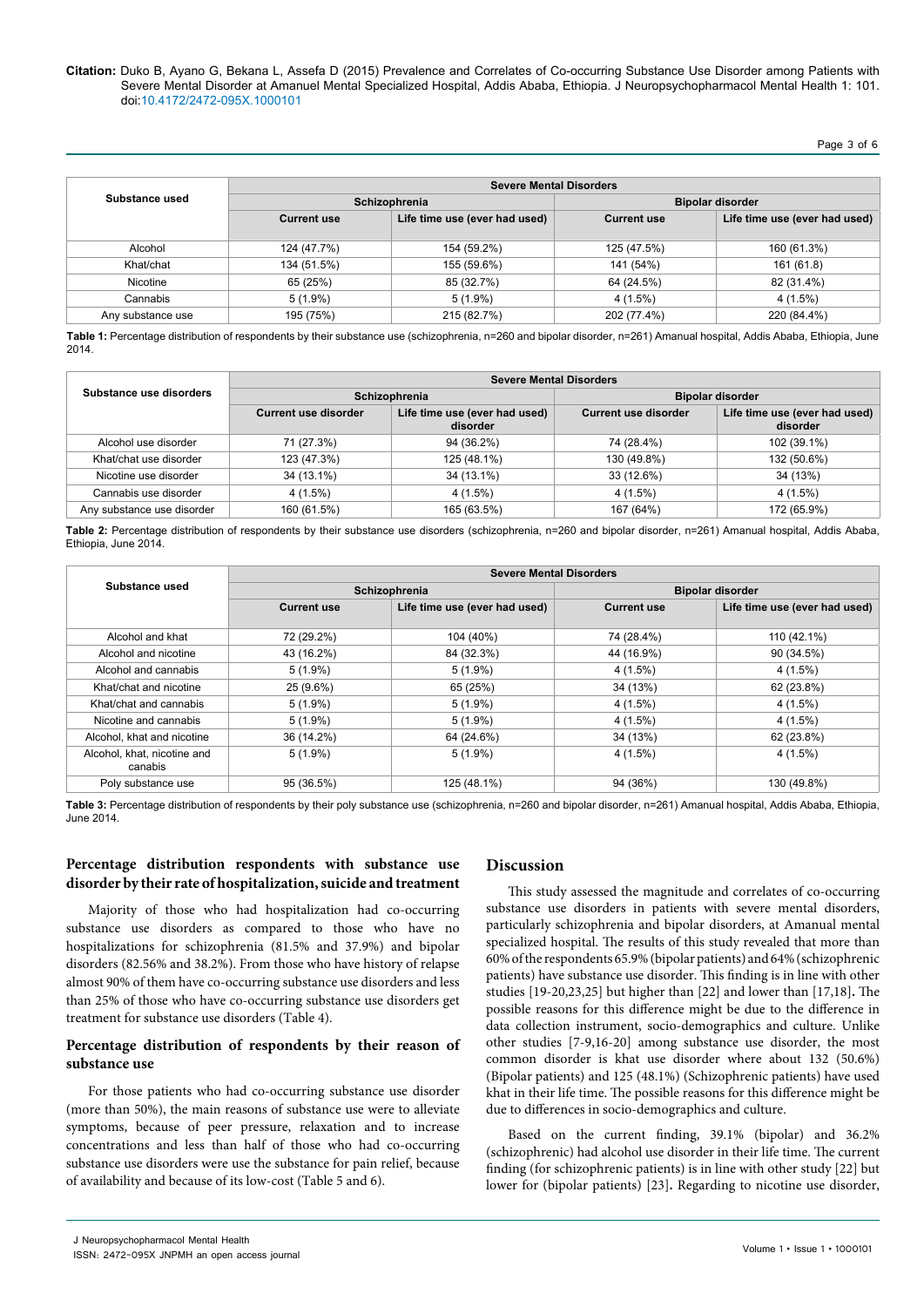Page 4 of 6

|                                              | <b>Severe Mental Disorders</b> |                                           |                             |                                           |  |
|----------------------------------------------|--------------------------------|-------------------------------------------|-----------------------------|-------------------------------------------|--|
| Substance use disorder                       | Schizophrenia                  |                                           | <b>Bipolar disorder</b>     |                                           |  |
|                                              | Current use disorder           | Life time use (ever had<br>used) disorder | <b>Current use disorder</b> | Life time use (ever had<br>used) disorder |  |
| Alcohol and khat use disorder                | 72 (29.2%)                     | 104 (40%)                                 | 32 (12.3%)                  | 62 (23.8%)                                |  |
| Alcohol and nicotine use disorder            | 43 (16.2%)                     | 84 (32.3%)                                | 24 (9.2%)                   | 24 (9.2%)                                 |  |
| Alcohol and cannabis use disorder            | $5(1.9\%)$                     | $5(1.9\%)$                                | $4(1.5\%)$                  | 4 (1.5%)                                  |  |
| Khat/chat and nicotine disorder              | 25 (9.6%)                      | 65 (25%)                                  | 34 (13%)                    | 34 (13%)                                  |  |
| Khat/chat and cannabis use disorder          | $5(1.9\%)$                     | $5(1.9\%)$                                | $4(1.5\%)$                  | 4(1.5%)                                   |  |
| Nicotine and cannabis use disorder           | $5(1.9\%)$                     | $5(1.9\%)$                                | $4(1.5\%)$                  | $4(1.5\%)$                                |  |
| Alcohol, khat and nicotine use disorder      | 36 (14.2%)                     | 64 (24.6%)                                | 14 (5.4%)                   | 24 (9.2%)                                 |  |
| Alcohol, khat, nicotine and canabis disorder | $5(1.9\%)$                     | $5(1.9\%)$                                | $4(1.5\%)$                  | $4(1.5\%)$                                |  |
| Poly substance use disorder                  | 95 (36.5%)                     | 125 (48.1%)                               | 71 (27.2%)                  | 81 (31%)                                  |  |

**Table 4:** Percentage distribution of respondents by their poly substance use disorders (schizophrenia, n=260 and bipolar disorder, n=261) Amanual hospital, Addis Ababa, Ethiopia, June 2014.

| co-occurring any life time substance use disorders in schizophrenic participants |            |                           |                       |                       |  |
|----------------------------------------------------------------------------------|------------|---------------------------|-----------------------|-----------------------|--|
| <b>Variables</b>                                                                 | <b>YES</b> | <b>NO</b>                 | Crude OR(95%CI)       | Adjusted OR((95%CI)   |  |
| Age                                                                              |            |                           |                       |                       |  |
| ≤27(RC)                                                                          | 64         | 36                        | $\mathbf 1$           | 1                     |  |
| 28-38                                                                            | 70         | 20                        | $0.58(0.27 - 0.97)$ * | $0.51(0.27-0.98)^{*}$ |  |
| $>38$                                                                            | 31         | 39                        | $2.24(1.20 - 4.17)$ * | $2.32(1.18 - 4.56)$ * |  |
|                                                                                  |            | <b>PLACE OF RESIDENCE</b> |                       |                       |  |
| Urban                                                                            | 115        | 66                        | $1.01(0.58-1.75)$     | $1.09(0.61 - 1.92)$   |  |
| Rural (RC)                                                                       | 50         | 29                        |                       |                       |  |
|                                                                                  |            | Peer pressure             |                       |                       |  |
| Yes                                                                              | 94         | 50                        | $1.19(0.72 - 1.98)$   | $1.08(0.62 - 1.94)$   |  |
| No (RC)                                                                          | 71         | 45                        |                       |                       |  |
|                                                                                  |            | Hospitalization           |                       |                       |  |
| Yes                                                                              | 134        | 36                        | 7.08(4.01-12.52)*     | $3.15(1.20 - 8.27)^*$ |  |
| No (RC)                                                                          | 31         | 59                        |                       |                       |  |
| Relapse                                                                          |            |                           |                       |                       |  |
| Yes                                                                              | 145        | 45                        | $8.06(4.35 - 4.93)^*$ | $3.35(1.13 - 9.94)^*$ |  |
| No (RC)                                                                          | 20         | 50                        | 1                     | 1                     |  |
| <b>Suicidal attempt</b>                                                          |            |                           |                       |                       |  |
| Yes                                                                              | 94         | 30                        | $2.87(1.69-4.88)$     | $1.03(0.40 - 1.72)$   |  |
| No (RC)                                                                          | 71         | 65                        |                       | 1                     |  |

Each socio demographic variables adjusted for each socio demographic variables and peer pressure, peer pressure adjusted for each socio demographic variables, and other variables such as hospitalization, relapse and suicidal attempt adjusted each other.

*Key:-\* significant association RC (1:00): reference category/group*

**Table 5:** Binary logistic analysis of respondents selected Socio-demographic characteristics and other factors associated with co-occurring any life time substance use disorders in schizophrenic participants in Amanual hospital, Addis Ababa, Ethiopia, June 2013.

| Co-occurring any life time substance use disorders in bipolar participants |            |                           |                     |                       |  |
|----------------------------------------------------------------------------|------------|---------------------------|---------------------|-----------------------|--|
| Variables                                                                  | <b>YES</b> | <b>NO</b>                 | Crude OR(95%CI)     | Adjusted OR((95%CI)   |  |
|                                                                            |            | Age                       |                     |                       |  |
| ≤27(RC)                                                                    | 61         | 35                        |                     |                       |  |
| 28-38                                                                      | 78         | 28                        | $0.45(0.23-0.89)$ * | $0.46(0.24-0.90)^{*}$ |  |
| >38                                                                        | 33         | 36                        | $1.96(1.05-3.67)$ * | $1.92(1.01-3.37)$ *   |  |
|                                                                            |            | <b>PLACE OF RESIDENCE</b> |                     |                       |  |
| Urban                                                                      | 114        | 62                        | 1.17(0.67-2.03)     | $1.19(0.67 - 2.11)$   |  |
| Rural (RC)                                                                 | 58         | 27                        |                     |                       |  |
|                                                                            |            | Peer pressure             |                     |                       |  |
| Yes                                                                        | 94         | 50                        | $1.25(0.74 - 2.09)$ | $0.95(0.54 - 1.69)$   |  |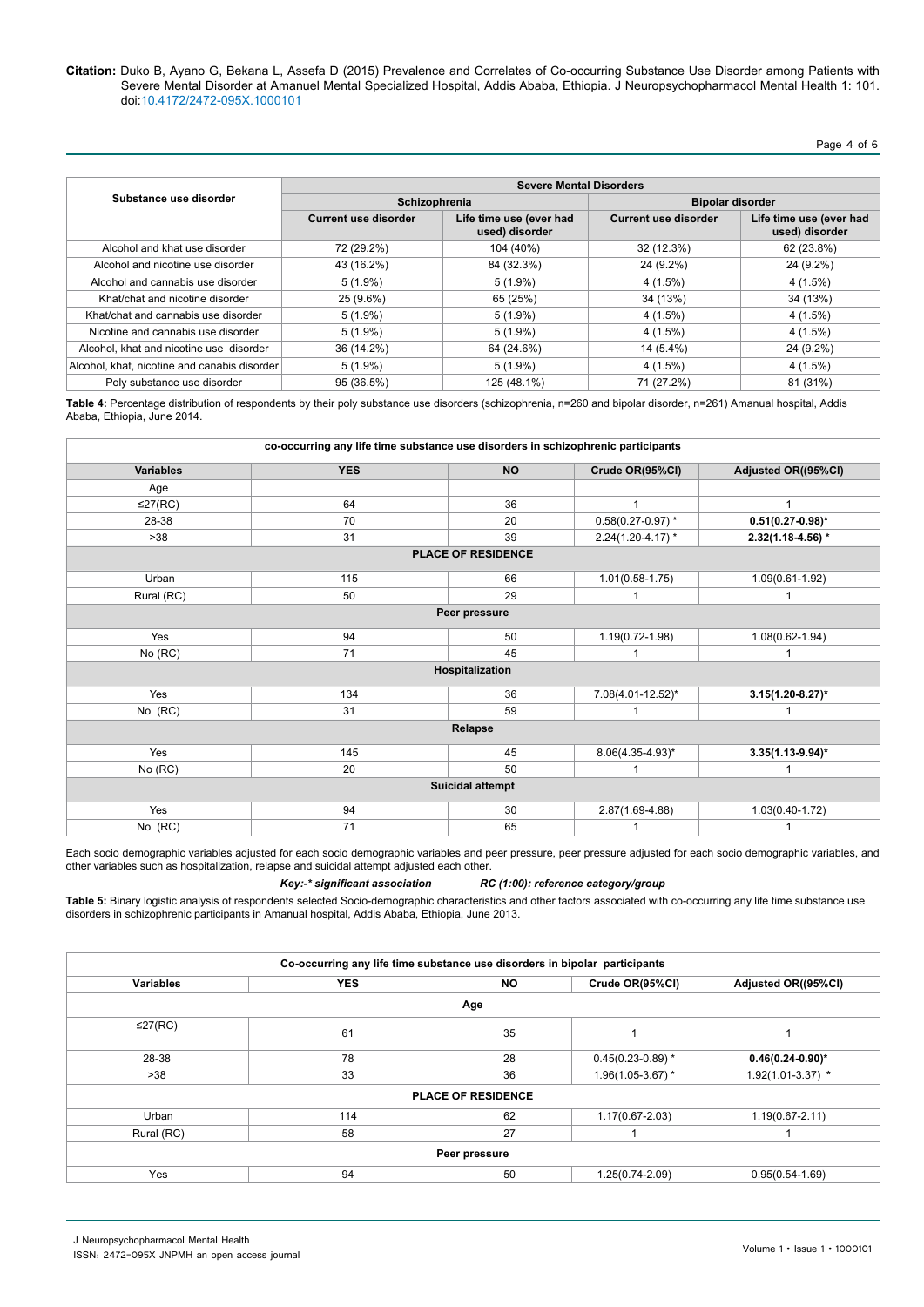Page 5 of 6

| No (RC)          | 71  | 45              |                       |                        |  |
|------------------|-----|-----------------|-----------------------|------------------------|--|
|                  |     | Hospitalization |                       |                        |  |
| Yes              | 134 | 34              | 5.70(3.26-9.94)*      | 1.75(1.07-4.37)        |  |
| No (RC)          | 38  | 55              |                       |                        |  |
| Relapse          |     |                 |                       |                        |  |
| Yes              | 152 | 42              | 8.51(4.55-15.85)*     | $5.18(1.72 - 15.64)^*$ |  |
| No (RC)          | 20  | 47              |                       |                        |  |
| Suicidal attempt |     |                 |                       |                        |  |
| Yes              | 102 | 28              | $3.17(1.85 - 5.45)^*$ | $1.02(0.51 - 2.13)$    |  |
| No (RC)          | 70  | 61              |                       |                        |  |

*Each socio demographic variables adjusted* for each socio demographic variables and peer pressure, peer pressure adjusted for each socio demographic variables, and other variables such as hospitalization, relapse and suicidal attempt adjusted each other.

*Key:-\* significant association RC (1:00): reference category/group*

Table 6: Binary logistic analyses of respondents selected Socio-demographic characteristics and other factors associated with Co-occurring any life time substance use disorders in bipolar participants in Amanual hospital, Addis Ababa, Ethiopia, June 2013.

13.1% (bipolar) and 13% (schizophrenic) had used nicotine in their life time. These findings are lower than other studies [16-20]**.** This might be due to the difference in data collection instrument, socio demographics and culture.

 Based on the finding, 1.5% (both bipolar and schizophrenic patients) had used cannabis in their life time. This finding is in agreement with other studies [25]**.** Poly substance co morbidity was higher among peoples with schizophrenia (48.1%) than peoples with bipolar disorder (31%). This is might be due to peoples with schizophrenia have high probability to contact with different peoples.

According to this study the prevalence of substance use disorder was found to be higher among males than females, younger patients than geriatric populations, separate and divorce than married, among patients with lower educational status than higher educational status for both peoples with schizophrenia and bipolar disorder. These findings were supported by other studies [22,25-29]**.**

The results of this study showed that majority of those who have hospitalization (81.5% and 82.56%) had co-occurring substance use disorders as compared to those who have no hospitalizations (37.9% and 38.2%) for both schizophrenic and bipolar patients respectively. Similarly, for schizophrenic and bipolar patients who had history of suicidal ideation (69.1% and 70.93%) and attempt (57% and 59.3%) have co-occurring substance use disorders as compared to those who have no suicidal ideation (31.8% and 32.6%) and attempt (29.47% and 30.34%) respectively. Patients who had history of relapse, 90% of them have co-occurring substance use disorders and less than 25% of those who have co-occurring substance use disorders get treatment for substance use disorders. These findings were in line with other studies [16,23,30-33].

The most commonly used substance was khat 61.8% (bipolar) and 59.6% (schizophrenic) followed by alcohol 61.3% (bipolar) and 59.2% (schizophrenic). About half of the respondents 49.8% (bipolar) and 48.1% (schizophrenic) were poly substance users of which; about 42.1% and 40% are using alcohol and khat in their life time and about 90 (34.5%) and 84 (32.3%) are life time users of Alcohol and nicotine respectively. Unlike this study, as far as we reviewed, none study tried to assess non pathological substance use for schizophrenia and bipolar disorders yet.

The main reasons of use the substance for those who have (schizophrenia and bipolar) co-occurring substance use disorders were to alleviate symptoms, because of peer pressure, relaxation and to increase concentrations and less than half of those who have cooccurring substance use disorders use the substance for pain relief, because of availability and low-cost. This finding is similar with other studies [4-6,12,16,30-33]**.**

57% (schizophrenic) and 54% (bipolar) patients with age group of 28-38 were less likely to have co-occurring substance use disorders and age group >38 were found to have 2.32 times for schizophrenic and 1.92 times for bipolar more likely to have co-occurring substance use disorders than their younger age (age <28). This finding is in agreement with other studies [30-34]**.**

Individuals with history of hospitalizations were 3.15 (schizophrenic) and 1.75 (bipolar) times more likely to have cooccurring substance use disorders than individuals without history of hospitalizations. Also individuals with history of relapse were found to have 3.35 (schizophrenic) and 5.18 (bipolar) times more likely to have co-occurring substance use disorders than individuals without history of relapse. This might be due to the neuro-chemical effect of substance which is already abnormal in each disorder. These findings were supported by other studies [26,30].

In this study Co-occurring substance use disorders in both schizophrenic and bipolar disorder patients was not found to be associated with educational level, place of residence and suicidal attempt. Limitations include the cross sectional nature of the study and associated factors are assessed for life time co-occurring substance use disorders which may not indicate prediction for active substance use disorders for interventions.

## **Conclusion and Recommendation**

The magnitude of co-occurring substance use disorders is high and almost similar in both schizophrenic and bipolar disorder patients. Majority of both bipolar and schizophrenic participants have used substance of which about half of them are poly users and the most commonly used substance were khat and alcohol. Being younger Age, peer pressure, history of hospitalization and relapses were significantly associated with co-occurring substance use. Routine screening for substance use disorders for patients with severe mental disorders is advisable. More emphasis will be given to assess co-occurring substance use disorders in schizophrenic and bipolar disorder patients who are younger age group, have history of hospitalizations and relapses. Further researches which include effects of factors for cooccurring substance use disorders should be conducted to strengthen and broaden the current findings.